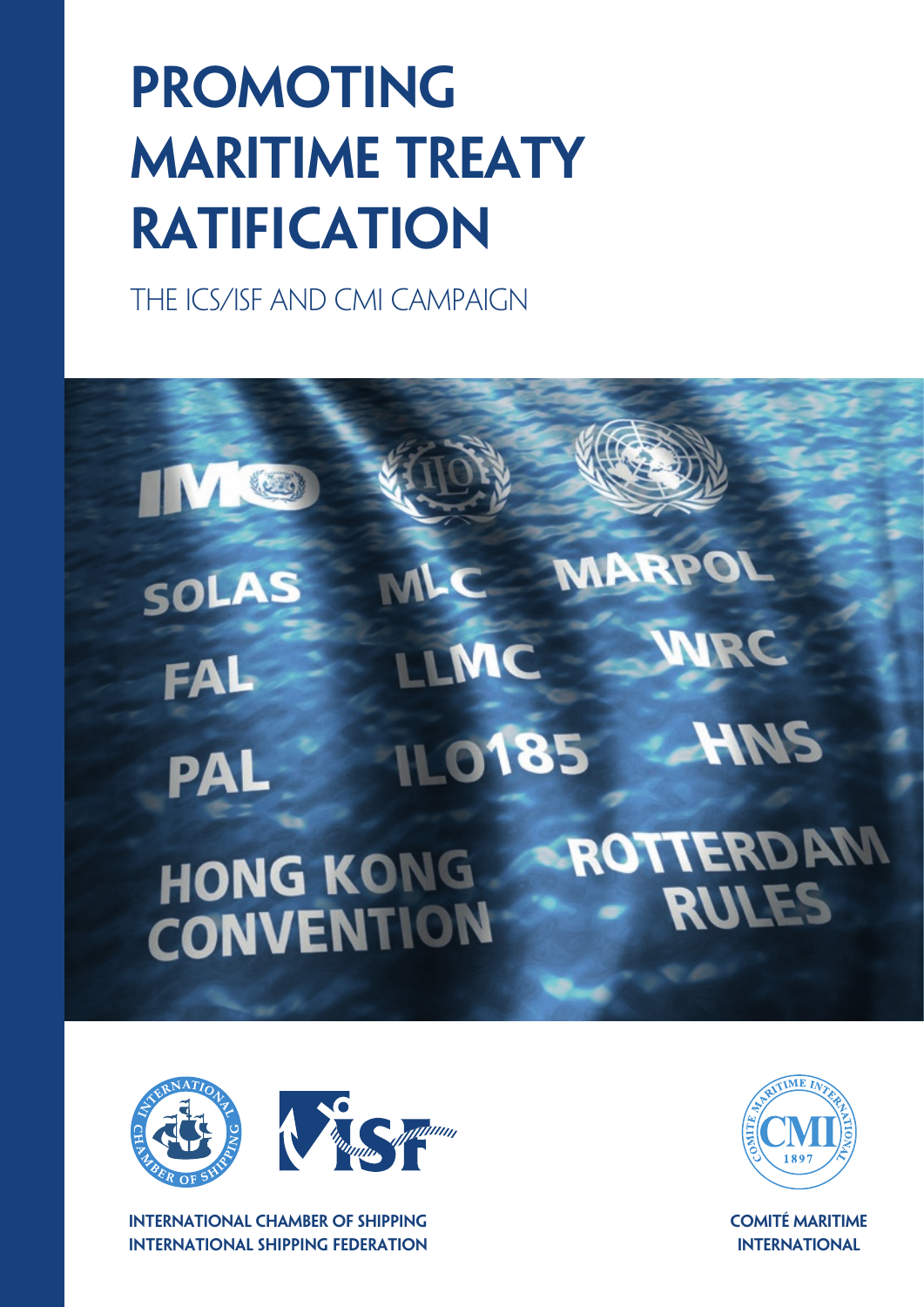

ICS is the principal international trade association representing all sectors and trades of the shipping industry. Together with representatives of its member national shipowners' associations, ICS participates actively at virtually every committee meeting of the International Maritime Organization (IMO), and contributes significantly to the development of all IMO regulations which impact on international shipping.



ISF is the principal international organisation for maritime employers. As an official International Labour Organization (ILO) 'social partner', ISF is responsible for co-ordinating the votes of the national shipowners' association representatives who adopt ILO maritime Conventions as part of the ILO tripartite process, together with governments and seafarers' representatives co-ordinated by the International Transport Workers' Federation (ITF). ISF also represents maritime employers at IMO.



CMI is an international association of maritime lawyers, established in Antwerp in 1897, the object of which is to contribute by all appropriate means and activities to the unification of maritime law in all its aspects. CMI's membership consists of national maritime law associations that work closely with ICS member national shipowners' associations.



IMO in session in London



ILO Maritime Conference in Geneva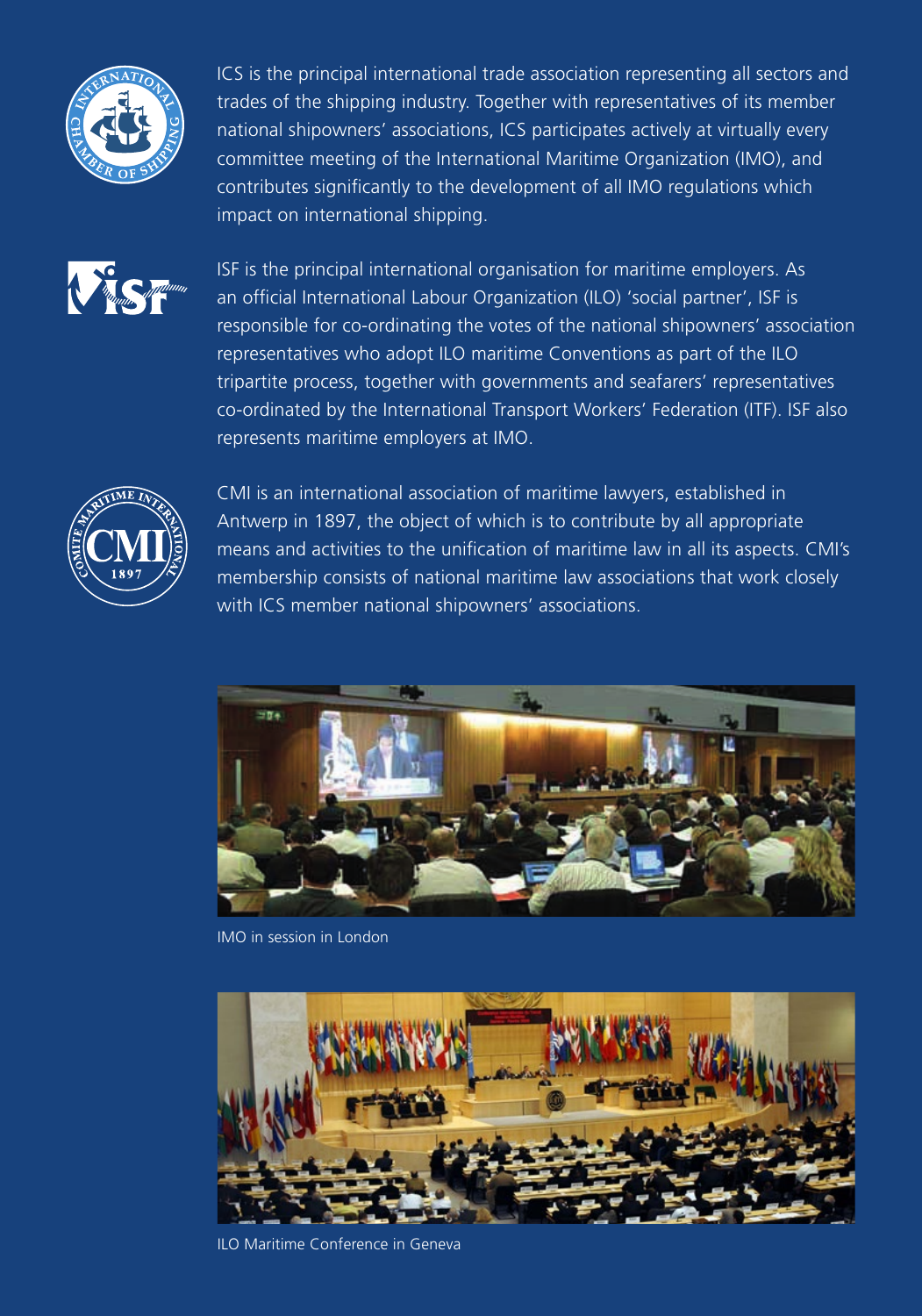## **PROMOTING TREATY RATIF**

ICS and ISF national shipowners' associations continually emphasise to their governments that shipping is an inherently international industry, dependent on a global regulatory system to operate efficiently. This endeavour is now also supported by CMI.

It is crucial that the same regulations governing such matters as safety, environmental protection, liability, and seafarers' working conditions apply to all ships in international trade, and that the same laws apply to all parts of the voyage. The alternative would be a web of conflicting rules and regulations that would compromise the efficiency of global trade, around 90% of which is carried by sea.

It is therefore very important that governments appreciate that the smooth operation of a global maritime regulatory regime is impeded by any failure or delay on their part in the ratification and implementation of international instruments to which they have agreed at IMO, ILO and other Diplomatic Conferences.

The failure of new Conventions to enter into force or become widely ratified also gives encouragement to the promotion of unwelcome unilateral or regional regulation.

This brochure highlights some particular international maritime Conventions which ICS, ISF and CMI believe are especially important for governments to ratify as a matter of priority.

However, there are many other Conventions that require wider ratification. Indeed, as can be seen by the ICS/ISF Flag State Performance Table (*see www. ics-shipping.org/FlagStatePerformanceTable2012.pdf*) there are several core Conventions that have been in force for many years but which have still not been ratified by a number of significant maritime nations.



For many years the **International Chamber of Shipping (ICS)** and the **International Shipping Federation (ISF)** have been conducting a global campaign to stress the vital necessity for governments to ratify and implement maritime Conventions adopted by the **International Maritime Organization (IMO)**, the **International Labour Organization (ILO)** and other United Nations bodies that impact on shipping. The **Comité Maritime International (CMI)** has now joined forces with ICS and ISF to assist those countries where there has been limited ratification of the major Conventions. This brochure reiterates the reasons behind the campaign and provides an update on recent developments.

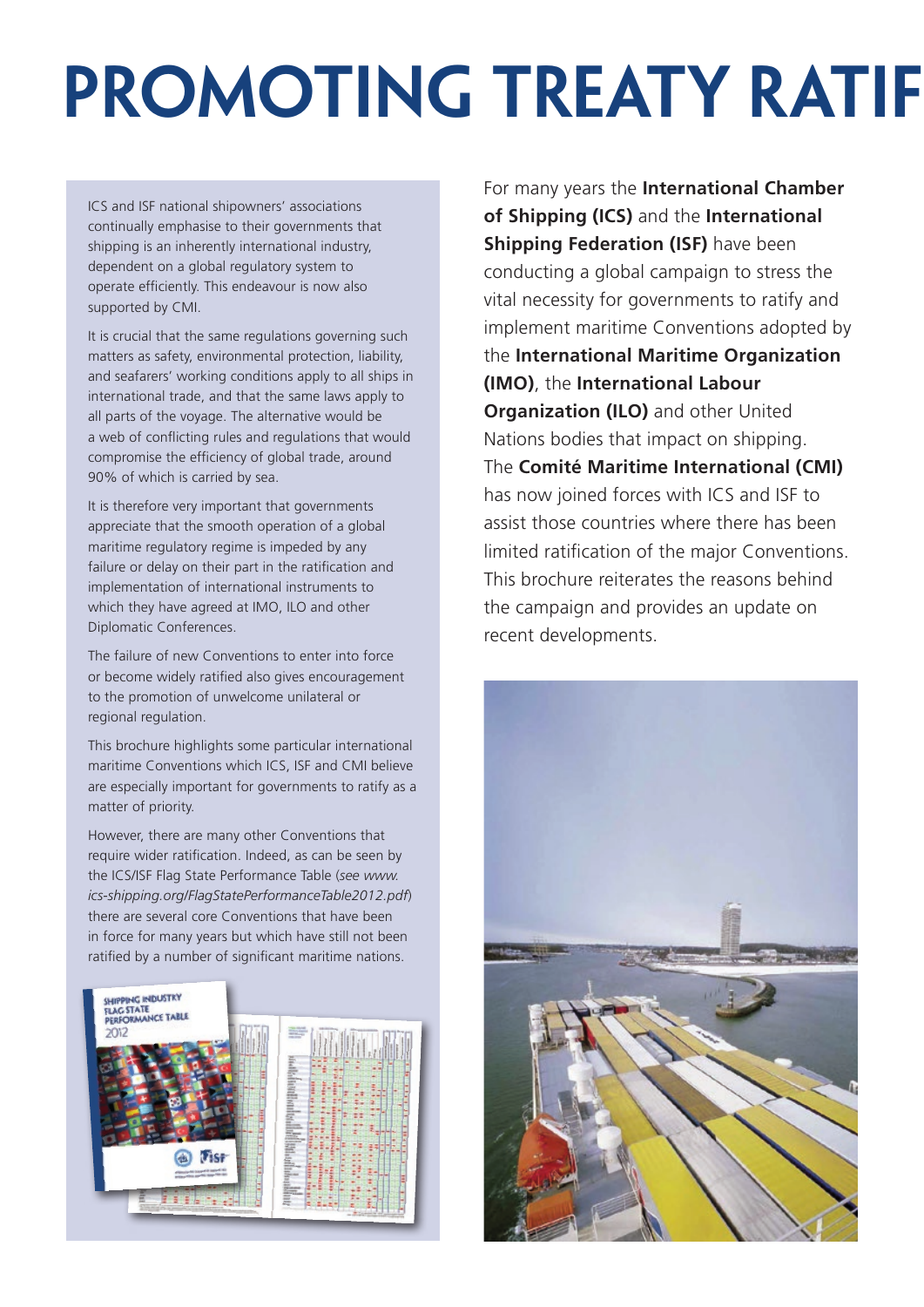# **PRODUCATION : THE ICS/ISF AND CI**



### **IMO IMO INSTRUMENTS**

#### **Protocol of 1997 to MARPOL (Annex VI – Prevention of Air Pollution from Ships)**

MARPOL Annex VI was amended in 2008 in order, inter alia, to reduce sulphur pollution dramatically. In 2011, it was further amended to include operational measures to reduce CO<sub>2</sub> emissions, the first global agreement of its kind covering an entire industrial sector, and which entered into force in January 2013. However, the relatively low number of ratifications could yet lead to problems with respect to maintenance of the level playing field and the avoidance of market distortion, especially if additional Market Based Measures are adopted by IMO in order to reduce CO<sub>2</sub> emissions. In the meantime, non-parties to Annex VI are less likely to comply with existing requirements concerning sulphur content in fuel, such as the need to ensure the provision of bunker delivery notes confirming that the fuel quality meets IMO requirements.

#### **International Convention for the Safe and Environmentally Sound Recycling of Ships (Hong Kong), 2009**

Early entry into force of this Convention will help improve safety and environmental standards in ship recycling yards and impose mandatory requirements on ships, such as the maintenance of inventories of hazardous materials, from the time of their construction to their final demolition. It will also require that ships are only sold to recycling yards that meet the new standards. The Convention is fully supported by the shipping industry as an alternative to the Basel Convention on the Control of Transboundary Movements of Hazardous Wastes, which was never intended to be applied to international shipping and which would make efficient ship recycling extremely impractical. Lack of progress with respect to ratification has recently led to unwelcome proposals by the European Parliament for a regional regime that risks undermining the Hong Kong Convention and would do little to improve conditions in the majority of the world's ship recycling yards.

#### **Convention on the Facilitation of International Maritime Traffic (FAL), 1965**

The FAL Convention is an important instrument that is intended to make life easier for ships and their crews by reducing reporting formalities and administrative burdens, and ensuring the highest practicable degree of uniformity in formalities and other procedures when ships enter the ports of other nations. However, the importance of the Convention is often overlooked by governments, which since the events of '9/11' have been increasingly focussed upon security and immigration concerns. There is also a need for more widespread ratification of FAL by governments in developed and emerging economies.

#### **Protocol of 1996 to the Convention on Limitation of Liability for Maritime Claims (LLMC), 1976**

The LLMC Protocol entered into force in 2004 and increased significantly the liability limits for a number of maritime claims. The increased levels of compensation for claimants agreed by the IMO Legal Committee in 2012, and the international community's continued endorsement of the concept of limitation of liability, are fully supported by ICS and CMI, which are promoting the global ratification of this important instrument.

#### **Protocol of 2002 to the Athens Convention relating to the Carriage of Passengers and their Luggage by Sea (PAL), 1974**

The Protocol introduces compulsory insurance for passenger personal injury claims and other mechanisms to assist passengers in obtaining compensation, the level of which is increased significantly. The Protocol has so far only been ratified by a few countries, although since January 2013 its requirements are being enforced in EU waters by a separate EU regulation. In the interests of consumer protection, it is clearly desirable that it achieves global acceptance as soon as practicable.

#### **International Convention on Liability and Compensation for Damage in Connection with the Carriage of Hazardous and Noxious Substances by Sea (HNS), 1996, and Protocol of 2010**

The HNS Convention is modelled on the highly successful international oil pollution liability and compensation regime (established by the widely ratified IMO Civil Liability and Fund Conventions) and will establish an international regime for HNS damage, the cost of which will be shared between shipowners and HNS cargo receivers. However the failure to enter into force has been giving encouragement to regional action and has been cited in a number of European Commission proposals. In 2010, IMO adopted a Protocol to the HNS Convention intended to overcome obstacles to ratification, which governments should no longer have any reason to delay. Until the HNS Convention enters into force, an existing EU Directive on Environmental Liability for Preventing and Remedying Environmental Damage will apply to HNS incidents in the waters of EU Member States.

#### **Nairobi International Convention on the Removal of Wrecks (Nairobi WRC), 2007**

This completes the framework of liability and compensation Conventions adopted by IMO, establishing a regime of strict liability for shipowners for the costs of locating, marking and removing hazardous wrecks, backed by compulsory insurance and direct action against insurers. When ratifying, governments are urged to 'opt-in' and extend the application to wrecks located within their territorial sea, to ensure greater international uniformity in the measures to be taken to locate, mark and remove wrecks.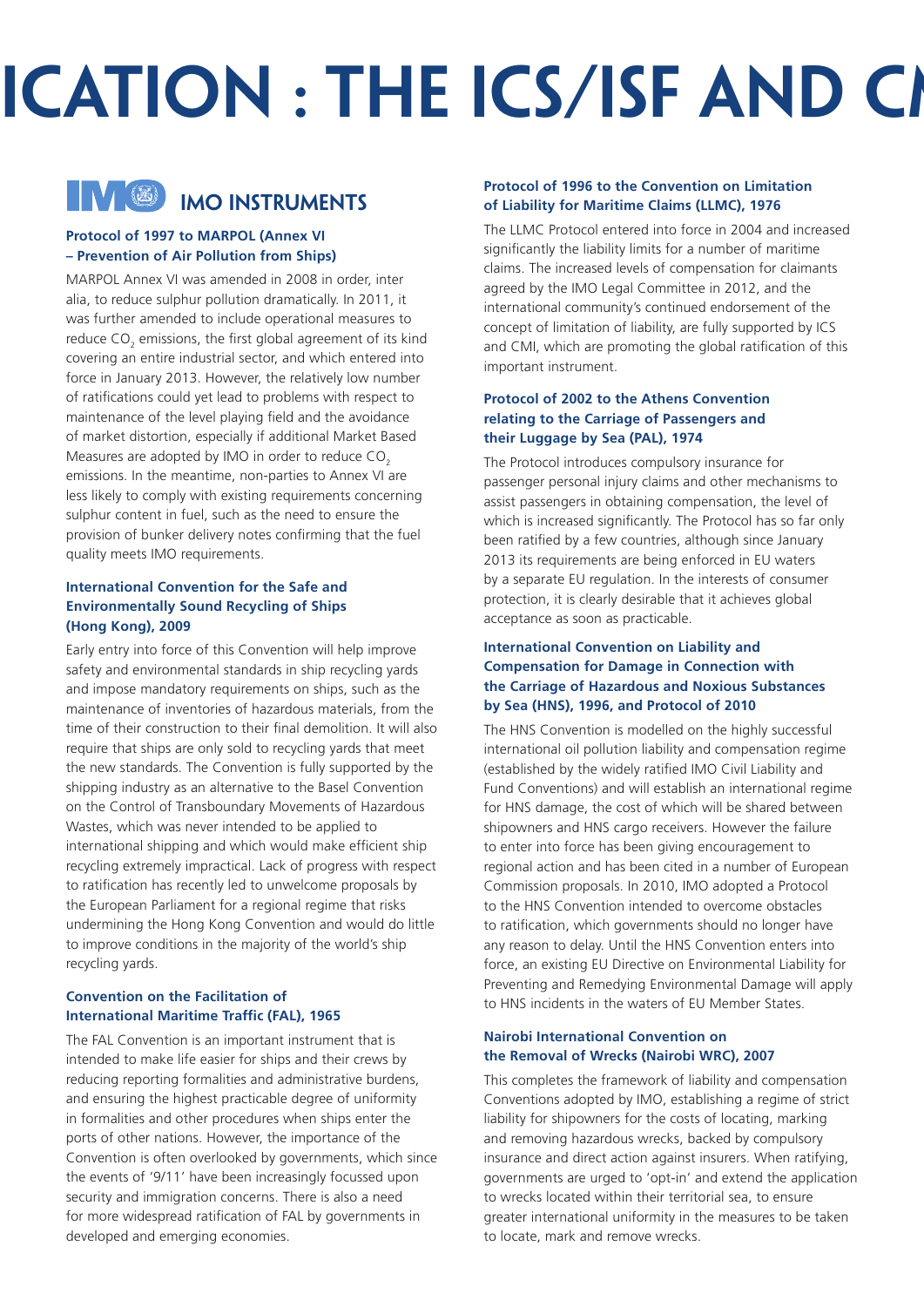## **MI CAMPAIGN**







#### **Maritime Labour Convention (MLC), 2006**

The ILO MLC will enter into force in August 2013. For the first time, many existing ILO legal instruments covering such matters as conditions of employment, seafarers' hours of work, medical treatment, repatriation, and crew accommodation at sea have been consolidated into a single Convention that can be enforced internationally both by flag state inspection and port state control. Its entry into force will provide the level playing field of international maritime employment standards which shipowners and seafarers require, representing the 'fourth pillar' of global maritime regulation along with the IMO SOLAS, MARPOL and STCW Conventions. However, in the event that any nation fails to ratify the Convention this could create problems with respect to the overseas employment prospects of its national seafarers, while ships flying flags that have not ratified the MLC are likely to experience port state control problems due to the absence of the required flag state documentation, even if they are otherwise compliant.

#### **Seafarers' Identity Documents Convention (Revised) (ILO 185), 2003**

ILO 185 was adopted as part of the package of maritime security measures following the terrorist attacks of 2001. As a quid pro quo for requiring seafarers to carry new identity documents, port states are required to facilitate shore leave and transits to and from ships, for example by not requiring seafarers to obtain visas from overseas consulates in advance of their arrival. As well as addressing the security concerns of port states, the wide ratification of the Convention should materially assist the welfare of seafarers who are increasingly deprived of shore leave in certain countries.



#### **OTHER UN Instruments**

#### **United Nations Convention on Contracts for the International Carriage of Goods Wholly or Partly by Sea (Rotterdam Rules), 2009**

The Rotterdam Rules, adopted by the United Nations Commission on International Trade Law (UNCITRAL), are intended to replace outdated cargo liability regimes such as the Hamburg and Hague/Visby Rules. It is vital that the new regime is ratified to prevent a proliferation of regional cargo liability regulations, and to ensure a global regime that reflects modern 'door to door' services involving other transport modes in addition to the sea-leg, and 'just in time' delivery practices. If the Rotterdam Rules do not take hold then the United States and the EU will almost certainly pursue their own regional regimes and the opportunity for global uniformity will be lost for another generation.

### CAMPAIGN UPDATE

#### **International Convention on Control and Management of Ships' Ballast Water (BWM), 2004**



In principle, ICS fully supports the eventual entry into force of the BWM Convention. At present, however, ICS is not actively encouraging governments that have not yet done so to ratify the Convention until outstanding questions concerning the implementation of the requirements are resolved by IMO. This includes questions concerning the robustness of the type approval process for the expensive new treatment equipment required, methodology to be used for compliance sampling during port state control inspections, and the time scale that will be available in which existing ships will be able to retrofit the new equipment.

The **ILO Maritime Labour Convention** will enter force in August 2013. To help companies ensure compliance, ISF has produced *Guidelines on the Application of the ILO MLC*. ISF has also updated its popular *ISF Watchkeeper* work record software to reflect the requirements of the MLC (and STCW 2010).

In April 2012, with full ICS support, IMO agreed to increase the limits of liability under the **LLMC**, by 51%. In addition to general maritime claims, the new LLMC limits, which will come into effect in 2015, will apply to claims under IMO Conventions governing liabilities for bunker spills (other than claims covered by the Civil Liability Convention) and wreck removal once the Nairobi Convention enters into force. It is hoped that the increases will help ensure that the principle of limitation of liability will be maintained, which is vital if shipowners are to continue to have access to affordable insurance. It is also hoped that the new limits will not deter emerging economies from subscribing to the LLMC.

The **Rotterdam Rules** on cargo liability are being actively promoted by ICS and CMI. Early ratification by major trading nations will almost certainly give widespread acceptance critical momentum, and the United States administration is shortly expected to put ratification before Congress.